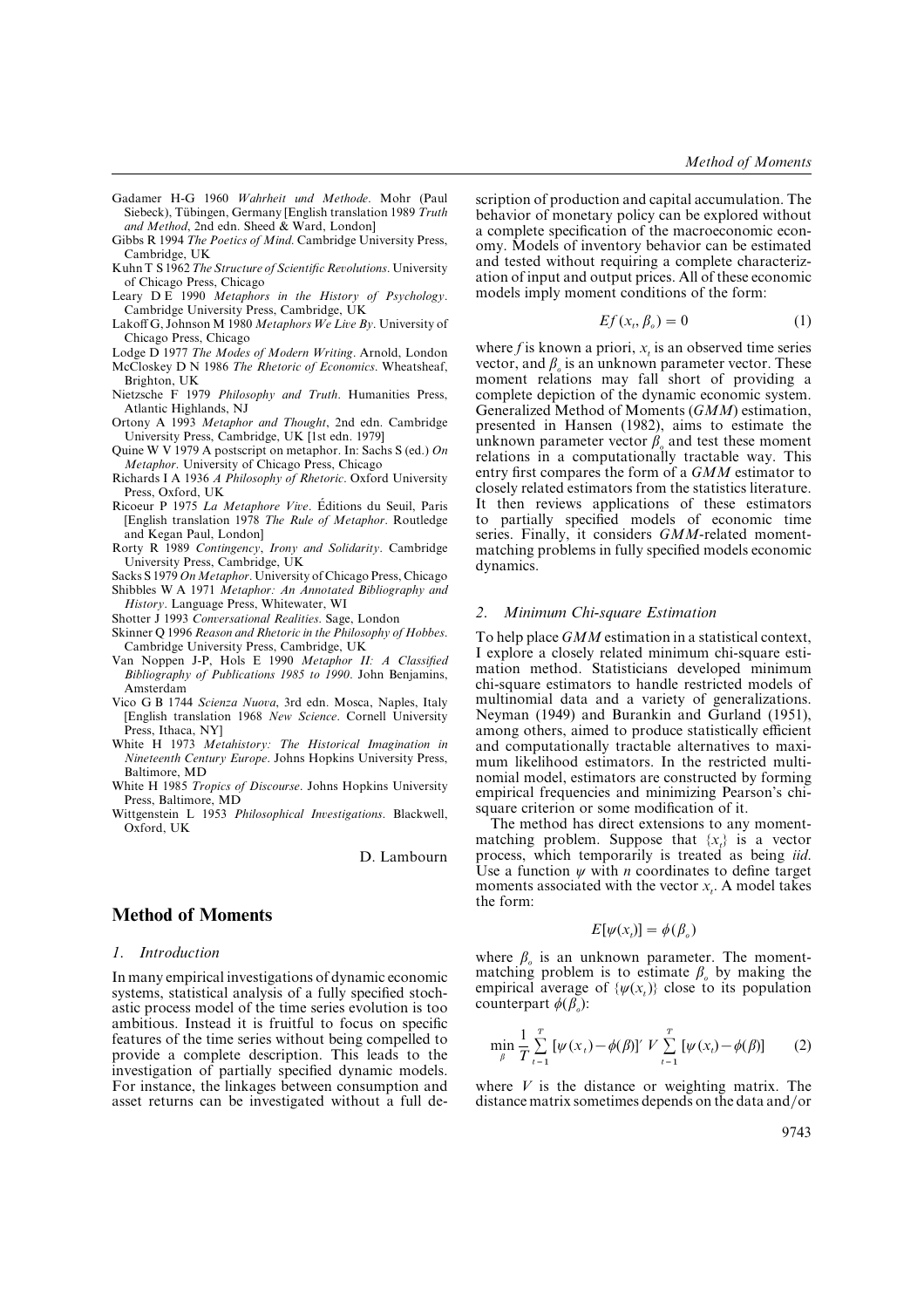the candidate parameter vector β. The use of *V* to denote a weighting matrix that may actually depend on parameters or data is an abuse of notation. This simple notation is used because it is the probability limit of the weighting matrix evaluated at the parameter estimator that dictates the first-order asymptotic properties.

The limiting distribution of the criterion in Eqn. (2) is chi-square distributed with *n* degrees of freedom if the parameter vector  $\beta_o$  is known, and if *V* is computed by forming the inverse of either the population or sample covariance matrix of  $\psi(x)$ . When  $\beta$  is unknown, estimates may be extracted by minimizing this chisquare criterion; hence the name. To preserve the chi-square property of the minimum (with an appropriate reduction in the degrees of freedom), we again form the inverse sample covariance matrix of  $\psi(x)$ , or form the inverse population covariance matrix for each value of  $\beta$ . The minimized chi-square property of the criterion may be exploited to build tests of overidentification and to construct confidence sets for parameter values. Results like these require extra regularity conditions, and this rigor is supplied in some of the cited papers.

While the aim of this research was to form computationally tractable alternatives to maximum likelihood estimation, critical to statistical efficiency is the construction of a function  $\psi$  of the data that is a sufficient statistic for the parameter vector (see Burankin and Gurland 1951). Berkson (1944) and Taylor (1953) generalize the minimum chisquare approach by taking a smooth one-to-one function *h* and building a quadratic form of function *h* and building a quadratic form of  $h[\frac{1}{2}\sum_i \phi(x_i)] - h[\psi(\beta)]$ . Many distributions fail to have a finite number of sufficient statistics; but the minimum chi-square method continues to produce consistent, asymptotically normal estimators provided that identification can be established.

*GMM* estimators can have a structure very similar to the minimum chi-square estimators. Notice that the core ingredient to the moment-matching problem can be depicted as in Eqn. (1) with a separable function *f*:

$$
f(x, \beta) = \psi(x) - \phi(\beta)
$$

used in the chi-square criterion function. Target moments are one of many ways for economists to construct inputs into chi-square criteria, and it is important to relax this separability. Moreover, in *GMM* estimation, the emphasis on statistical efficiency is weakened in order to accommodate partially specified models. Finally, an explicit time series structure is added, when appropriate.

### *3. GMM Estimation*

Our treatment of *GMM* estimation follows Hansen (1982), but it builds from Sargan's (1958, 1959) analyses of linear and nonlinear instrumental variables (see *Instrumental Variables in Statistics and Econ*-

*ometrics*). See Ogaki (1993) for a valuable discussion of the practical implementation of *GMM* estimation methods. *GMM* estimators are constructed in terms of a function *f* that satisfies Eqn. (1) where *f* has more coordinates, say *n*, than there are components to the parameter vector β*o*. Another related estimation method is *M*-estimation. *M*-estimation is a generalization of maximum likelihood and least squares estimation. *M*-estimators are typically designed to be less sensitive to specific distributional assumptions (see *Robustness in Statistics*). These estimators may be depicted as solving a sample counterpart to Eqn. (1) with a function *f* that is nonseparable, but with the same number of moment conditions as parameter estimators.

In Sects. 4–6 we will give examples of the construction of the *f* function, including ones that are not separable in  $x$  and  $\beta$  and ones for which there have more coordinates than parameter vectors. A minimum chi-square type criterion is often employed in *GMM* estimation. For instance, it is common to define the *GMM* estimator as the solution to:

$$
b_{T} = \arg\min_{\beta} Tg_{T}(\beta)' V g_{T}(\beta)
$$

where

$$
g_T(\beta) = \frac{1}{T} \sum_{t=1}^T f(x_t, \beta)
$$

and *V* is a positive definite weighting matrix. This quadratic form has the chi-square property provided that *V* is an estimator of the inverse of an appropriately chosen covariance matrix, one that accounts for temporal dependence.

The sections that follow survey some applications of *GMM* estimators to economic time series. A feature of many of these examples is that the parameter  $\beta$  by itself may not admit a full depiction of the stochastic process that generates data. *GMM* estimators are constructed to achieve 'partial' identification of the stochastic evolution and to be robust to the remaining unmodeled components.

#### *3.1 Time Series Central Limit Theory*

Time series estimation problems must make appropriate adjustments for the serial correlation for the stochastic process  $\{f(x_t, \beta_o)\}\$ . A key input into the large sample properties of *GMM* estimators is a central limit approximation:

$$
\frac{1}{\sqrt{T}} \sum_{t=1}^{T} f(x_t, \beta_o) \Rightarrow \text{Normal}(0, \Sigma_o)
$$

for an appropriately chosen covariance matrix Σ*o*. An early example of such a result was supplied by Gordin (1969) who was used martingale approximations for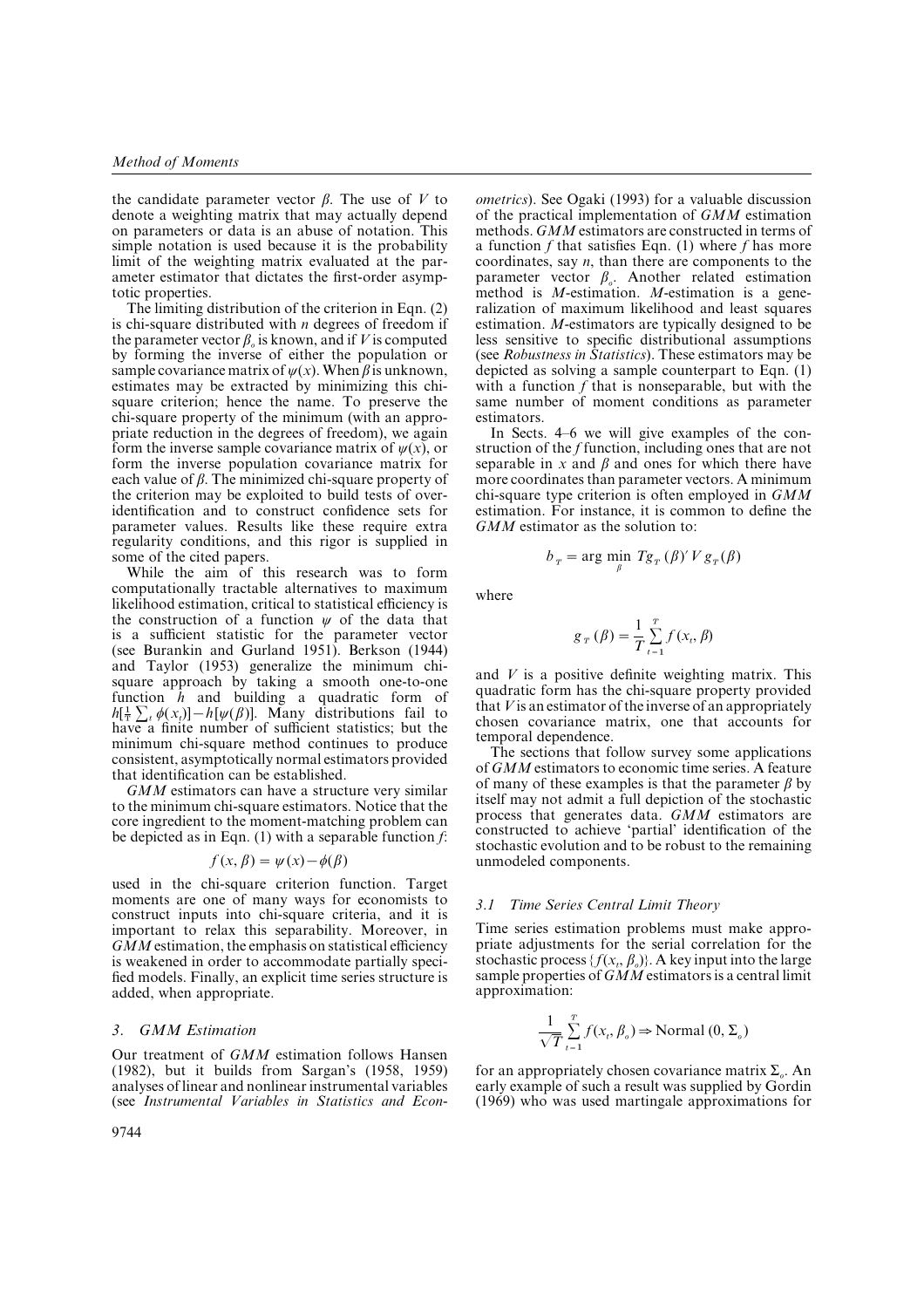partial sums of stationary, ergodic processes. See Hall and Heyde (1980) for an extensive discussion of this and related results. The matrix Σ*o* must include adjustments for temporal dependence:

$$
\Sigma_o = \sum_{j=-\infty}^{+\infty} Ef(x_i, \beta_o) f(x_{i-j}, \beta_o)'
$$

which is the long-run notion of a covariance matrix that emerges from spectral analysis of time series. In many *GMM* applications, martingale arguments show that the formula for  $\Sigma_o$  simplifies to include only a small number of nonzero terms. It is the adjustment to the covariance matrix that makes the time series implementation differ from the *iid* implementation (Hansen 1982).

Adapting the minimum chi-square apparatus to this environment requires that we estimate the covariance matrix  $\Sigma_{\rho}$ . Since *f* is not typically separable in *x* and  $\beta$ , an estimator of Σ*o* requires an estimator of β*<sup>o</sup>* . This problem is familiar to statisticians and econometricians through construction of feasible generalized least squares estimators. One approach is to form an initial estimator of  $\beta$ <sub>*o*</sub> with an arbitrary nonsingular weighting matrix *V* and to use the initial estimator of β*o* to construct an estimator of Σ*<sup>o</sup>* . Hansen (1982), Newey and West (1987) and many others provide consistency results for the estimators of Σ*o*. Another approach is to iterate back and forth between parameter estimation and weighting matrix estimation until a fixed point is reached, if it exists. A third approach is to construct an estimator of  $\Sigma$ (β) and to replace *V* in the chi-square criterion by an estimator of  $\Sigma(\beta)^{-1}$  constructed for each  $\beta$ . Given the partial specification of the model, it is not possible to construct  $\Sigma(\beta)$  without the use of the time series data. Long run covariance estimates, however, can be formed for the process  $\{f(x_t, \beta)\}\$ for each choice of  $\beta$ . Hansen et al. (1996) refer to this method as *GMM* estimation with a continuously updated weighting matrix. Hansen et al. (1996), Newey and Smith (2000), and Stock and Wright (2000) describe advantages to using continuous-updating, and Sargan (1958) shows that in some special circumstances this method reproduces a quasi-maximum likelihood estimator.

#### *3.2 Efficiency*

Since the parameter vector  $\beta$  that enters moment condition (1) may not fully characterize the data evolution, direct efficiency comparisons of *GMM* estimators to parametric maximum likelihood are either not possible, or not interesting. However, efficiency statements can be made for narrower classes of estimators.

For the study of *GMM* efficiency, instead of beginning with a distance formulation, index a family

of *GMM* estimators by the moment conditions used in estimation. Specifically study

$$
a g_T(b_T) = 0
$$

where *a* is a *k* by *n* selection matrix. The selection matrix isolates which (linear combination of ) moment conditions will be used in estimation and indexes alternative *GMM* estimators. Estimators with the same selection matrix have the same asymptotic efficiency. Without further normalizations, multiple indices imply the same estimator. Premultiplication of the selection matrix *a* by a nonsingular matrix *e* results in the same system of nonlinear equations. In practice, the selection matrix can depend on data or even the parameter estimator provided that the selection matrix has a probability limit. As with weighting matrices for minimum chi-square criteria, we suppress the possible dependence of the selection matrix *a* on data or parameters for notational simplicity. The resulting *GMM* estimators are asymptotically equivalent (to possibly infeasible) estimators in which the selection matrix is replaced by its probability limit. As has been emphasized by Sargan (1958, 1959) in his studies of instrumental variables estimators, estimation accuracy can be studied conveniently as a choice *a*\* of an efficient selection matrix. The link between a weighting matrix *V* and selection matrix *a* is seen in the firstorder conditions:

$$
a = V \frac{1}{T} \sum_{t=1}^{T} \frac{\partial f(x_t, b_T)}{\partial \beta}
$$

or their population counterpart:

$$
a = Vd
$$

where

$$
d = E\left[\frac{\partial f(x_i, \beta_o)}{\partial \beta}\right]
$$

Other distance measures including analogs to the ones studied by Berkson (1944) and Taylor (1953) can also be depicted as a selection matrix applied to the sample moment conditions *g<sub>T</sub>*(β). Moreover, *GMM* estimators that do not solve a single minimization problem may still be depicted conveniently in terms of selection matrices. For example, see Heckman (1976) and Hansen (1982) for a discussion of recursive estimation problems, which require solving two minimization problems in sequence.

Among the class of estimators indexed by *a*, the ones with the smallest asymptotic covariance matrix satisfy:

$$
a = ed' \Sigma_o^{-1}
$$

9745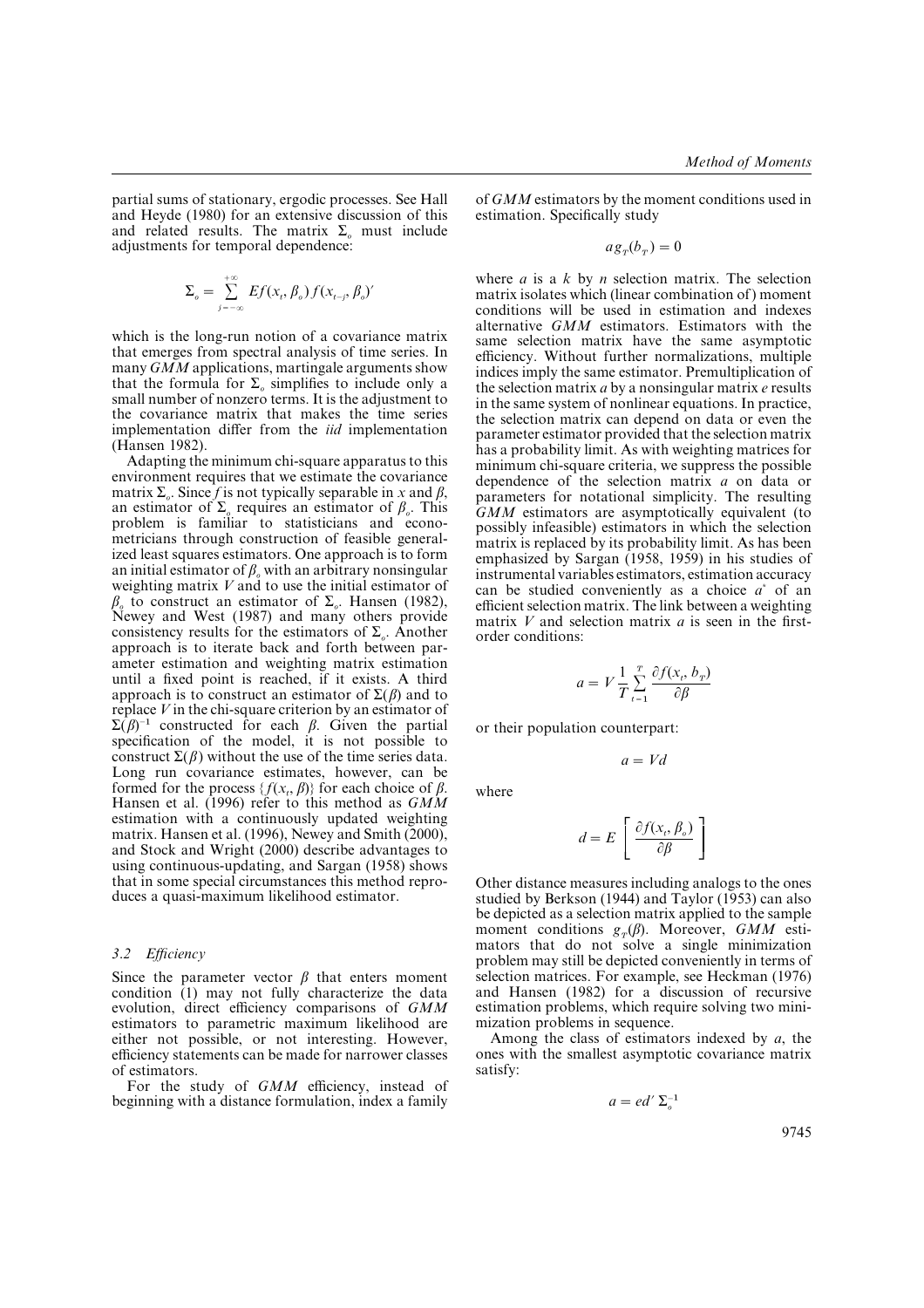where *e* is any nonsingular matrix, and the best where *e* is any nonsingular matrix, and the best covariance matrix is  $d'(E_0)^{-1}d$ . This may be shown by imitating the proof of the famed Gauss-Markov Theorem, which establishes that the ordinary least squares estimator is the best, linear unbiased estimator.

#### *3.3 Semiparametric Efficiency*

Many *GMM* applications, including ones that we describe subsequently, imply an extensive (infinite) collection of moment conditions. To apply the previous analysis requires an *ad hoc* choice of focal relations to use in estimation. Hansen (1985) extends this indexation approach to time-series problems with an infinite number of moment conditions. The efficiency bound for an infinite family of *GMM* estimators can be related to the efficiency of other estimators using a semiparametric notion of efficiency. A semiparametric notion is appropriate because an infinite-dimensional nuisance parameter is needed to specify fully in the underlying model. It has been employed by Chamberlain (1987) and Hansen (1993) in their study of *GMM* estimators constructed from conditional moment restrictions.

## *4. Linear Models*

Researchers in econometrics and statistics have long struggled with the idea of how to identify an unknown coefficient vector  $\beta_o$  in a linear model of the form:

 $\beta_o \cdot y_t = u_t$ 

where  $y_t$  is a *k*-dimensional vector of variables observed by an econometrician. Least squares solves this problem by calling one of the variables,  $y_{1t}$ , the dependent variable and requiring the remaining variables,  $y_{2t}$ , to be orthogonal to the disturbance term:

$$
E(u_t y_{2t}) = 0
$$

Alternatively, as suggested by Karl Pearson and others, when there is no natural choice of a left-hand side variable, we may identify  $\beta_o$  as the first principal component, the linear combination of  $y_t$  with maximal variance subject to the constraint  $|\beta| = 1$ .

A third identification scheme exploits the time series structure and has an explicit economic motivation. It is a time-series analog to the instrumental variables and two-stage least squares estimators familiar to economists. Suppose that a linear combination of  $v_t$  cannot be predicted given data sufficiently far back into the past. That is,

$$
E(\beta_o \cdot y_t | \mathcal{F}_{t-m}) = 0 \tag{3}
$$

where  $\mathcal{F}_t$  is a conditioning information set that contains at least current and past values of  $y_t$ . This

conditional moment restriction can be used to identify the parameter vector  $\beta$ <sub>o</sub>, up to scale. In this setup there may be no single variable to be designated as endogenous with the remainder being exogenous or even predetermined. Neither least squares nor principal components are appropriate for identifying β*o* $\frac{1}{\cdot}$ 

The model or the precise context of the application dictates the choice of lag *m*. For instance, restriction (3) for a specified value of *m* follows from martingale pricing relations for multiperiod securities, from Euler equations from the investment problems faced by decision-makers, or from the preference horizons of policy-makers.

To apply *GMM* to this problem, use Eqn. (3) to deduce the matrix equation:

$$
E(z_{t-m}y_t')\beta_o = 0
$$

where  $z_t$  is an *n*-dimensional vector of variables in the conditioning information set  $\mathcal{F}_t$  and  $n \geq k-1$ . By taking unconditional expectations we see that β*o* is in taking unconditional expectations we see that  $\beta_o$  is in the null space of the *n* by *k* matrix  $E(z_{t-n} y_t')$ . The model is over-identified if  $n \geq k$ . In this case the matrix  $E(z_{t-m} y_t)$  must be of reduced rank and in this sense is special. This moment condition may be depicted as in  $\mathbf{\hat{Eq}}$ n. (1) with:

$$
f(x_t, \beta) = z_{t-m} y_t' \beta_o
$$

where  $x_t$  is a vector containing the entries of  $z_{t-m}$  and *yt*. The *GMM* test of over-identification, based on say a minimum chi-square objective, aims to detect this reduced rank. The *GMM* estimator of β*o* seeks to exploit this reduced rank by approximating the direction of the null space.

For the *GMM* applications in this and Sect. 5, there is a related but independent statistics literature. Godambe and Heyde (1987) and others study efficiency criteria of martingale estimation equations for a fully specified probability model. By contrast, our models are partially specified and have estimation models are partially specified and have estimation<br>equations, e.g.  $\sum_{t=1}^{T} [z_{t-m}y_t^t] \beta_o$ , that is a martingale<br>only when  $m = 1$  *t*. When the estimation equation is only when  $m = 1$ . When the estimation equation is not a martingale, Hansen (1982) and Hansen (1985) construct an alternative martingale approximation to analyze statistical efficiency.

alyze statistical efficiency.<br>Given that the null space of  $E_{z_{t-m}}y'_t$  is not degenerate, it might have more dimensions than one. While the moment conditions are satisfied (the null While the moment conditions are satisfied (the null space of  $E(z_{t-m}y_t)$  is nondegenerate), the parameter vector itself is under-identified. Recent literature on weak instruments is aimed at blurring the notion of being underidentified. See Stock and Wright (2000) for an analysis of weak instruments in the context of *GMM* estimation.

As posed here the vector  $\beta$ <sub>*o*</sub> is not identified but is at best identified up to scale. This problem is analogous to that of principal component analysis. At best we might hope to identify a one-dimensional subspace. Perhaps a sensible estimation method should therefore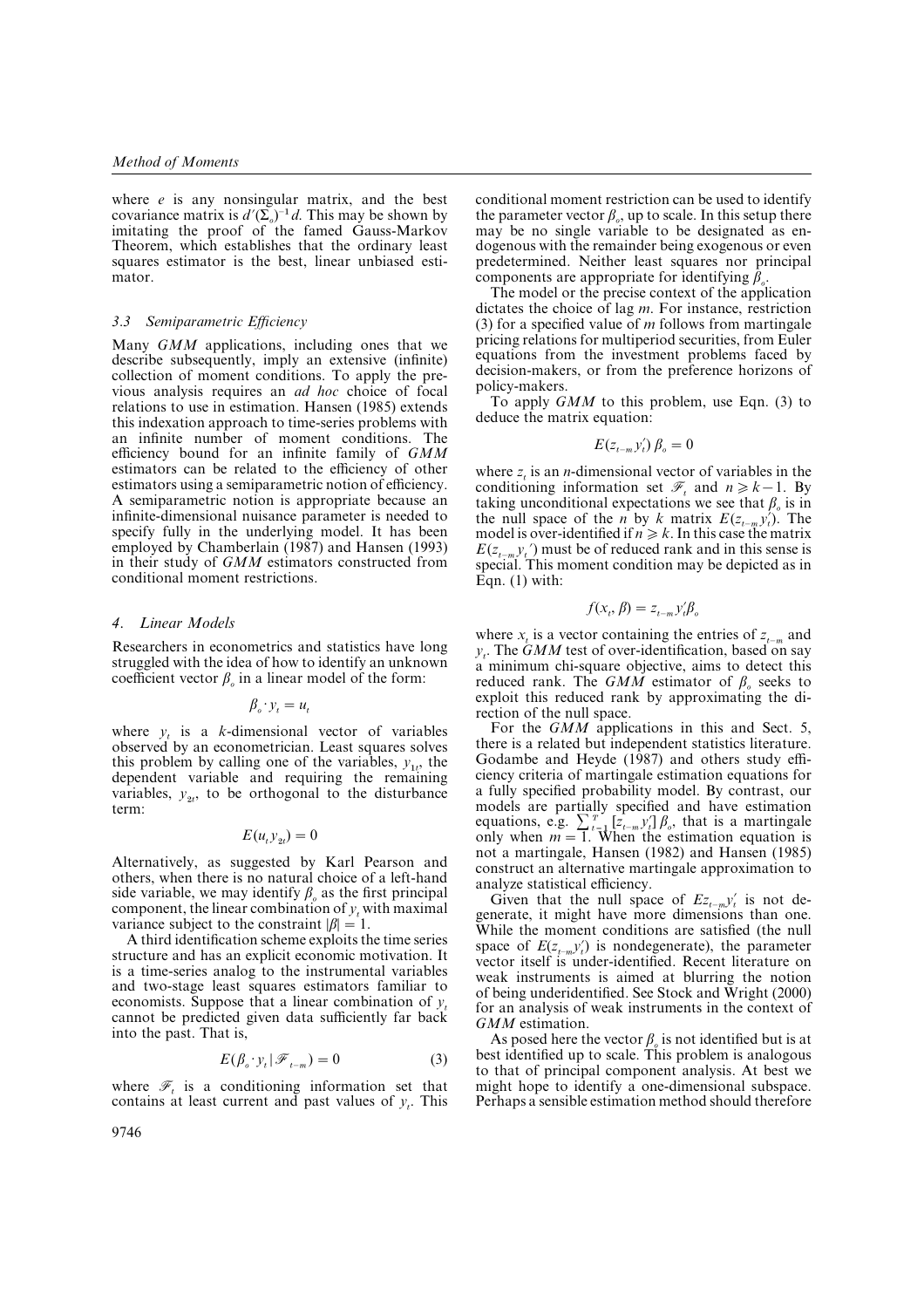locate a subspace rather than a parameter vector. Normalization should be inessential to the identification beyond mechanically selecting the parameter vector within this subspace. See Hansen et al. (1996) for a discussion of normalization invariant *GMM* estimators. This argument is harder to defend than it might seem at first blush. Prior information about the normalized parameter vector of interest may eliminate interest in an estimation method that is invariant to normalization.

There are some immediate extensions of the previous analysis. The underlying economic model may impose further, possibly nonlinear, restrictions on the linear subspace. Alternatively, the economic model might imply multiple conditional moment relations. Both situations are straightforward to handle. In the case of multiple equations, prior restrictions are needed to distinguish one equation from another, but this identification problem is well studied in the econometrics literature.

### *4.1 Applications*

A variety of economic applications produce conditionalmoment restrictionsof the forminEqn. (3).For instance, Hansen and Hodrick (1980) studied the relation between forward exchange rates and future spot rates where *m* is the contract horizon. Conditional moment restrictions also appear extensively in the study of a linear-quadratic model of production smoothing and inventories (see West 1995 for a survey of this empirical literature). The first-order or Euler conditions for an optimizing firm may be written as Eqn. (3) with  $m=2$ . Hall (1988) and Hansen and Singleton (1996) also implement linear conditionalmoment restrictions in the lognormal models of consumption and asset returns. These moment conditions are again derived from first-order conditions, but in this case for a utility-maximizing consumer investor with access to security markets. Serial correlation due to time aggregation may cause *m* to be two instead of one. Finally, the linear conditional moment restrictions occur in the literature on monetary policy response functions when the monetary authority is forward-looking. Clarida et al. (2000) estimate such models in which *m* is dictated by preference horizon of the Federal Reserve Bank in targeting nominal interest rates.

## *4.2 Efficiency*

The choice of  $z_{t-m}$  in applications is typically *ad hoc*. The one-dimensional conditional moment restriction of Eqn. (3) actually gives rise to an infinite number of unconditional moment restrictions through the choice of the vector  $z_{t-m}$  in the conditioning information set *t*−*m*. Any notion of efficiency based on a preliminary

choice  $z_{t-m}$  runs the risk of missing some potentially important information about the unknown parameter vector  $\beta_{\rho}$ . It is arguably more interesting to examine asymptotic efficiency across an infinite-dimensional family of *GMM* estimators indexed by feasible choices of  $z_{t-m}$ . This is the approach adopted by Hansen  $(1985)$ , Hansen et al. (1988) and West (2000). The efficient *GMM* estimator that emerges from this analysis is infeasible because it depends on details of the time series evolution. West and Wilcox (1996) and Hansen and Singleton (1996) construct feasible counterpart estimators based on approximating the time series evolution needed to construct the efficient *z t*−*m*. In particular, West and Wilcox (1996) show important improvements in the efficiency and finite sample performance of the resulting estimators.

Efficient *GMM* estimators based on an infinite number of moment conditions often place an extra burden on the model-builder by requiring that a full dynamic model be specified. The cost of misspecification, however, is not so severe. While a mistaken approximation of the dynamics may cause an efficiency loss, by design it will not undermine the statistical consistency of the *GMM* estimator.

#### *5. Models of Financial Markets*

Models of well-functioning financial markets often take the form:

$$
E\left(d_{t}z_{t}|\mathcal{F}_{t-m}\right)=q_{t-m} \tag{4}
$$

where  $z_t$  is a vector of asset payoffs at date *t*,  $q_{t-m}$  is a vector of the market prices of those assets at date *t*, and  $\mathcal{F}_t$  is an information set available to economic investors at date *t*. By assumption, the price vector  $q_t$ is included in the information set  $\mathscr{F}_t$ . The random variable  $d_t$  is referred to as a 'stochastic discount factor' between dates  $t-m$  and date  $t$ . This discount factor varies with states of the world that are realized at date *t* and encodes risk adjustments in the security market prices. These risk adjustments are present because some states of the world are discounted more than others, which is then reflected in the prices. The existence of such a depiction of asset prices is well known since the work of Harrison and  $\hat{K}$ reps (1979), and its conditional moment form used here and elsewhere in the empirical asset pricing literature is justified in Hansen and Richard (1987). In asset pricing formula (4), *m* is the length of the financial contract, the number of time periods between purchase date and payoff date.

An economic model of financial markets is conveniently posed as a specification of the stochastic discount factor  $d_t$ . It is frequently modeled parametrically:

$$
d_t = g(y_t, \beta_o) \tag{5}
$$

9747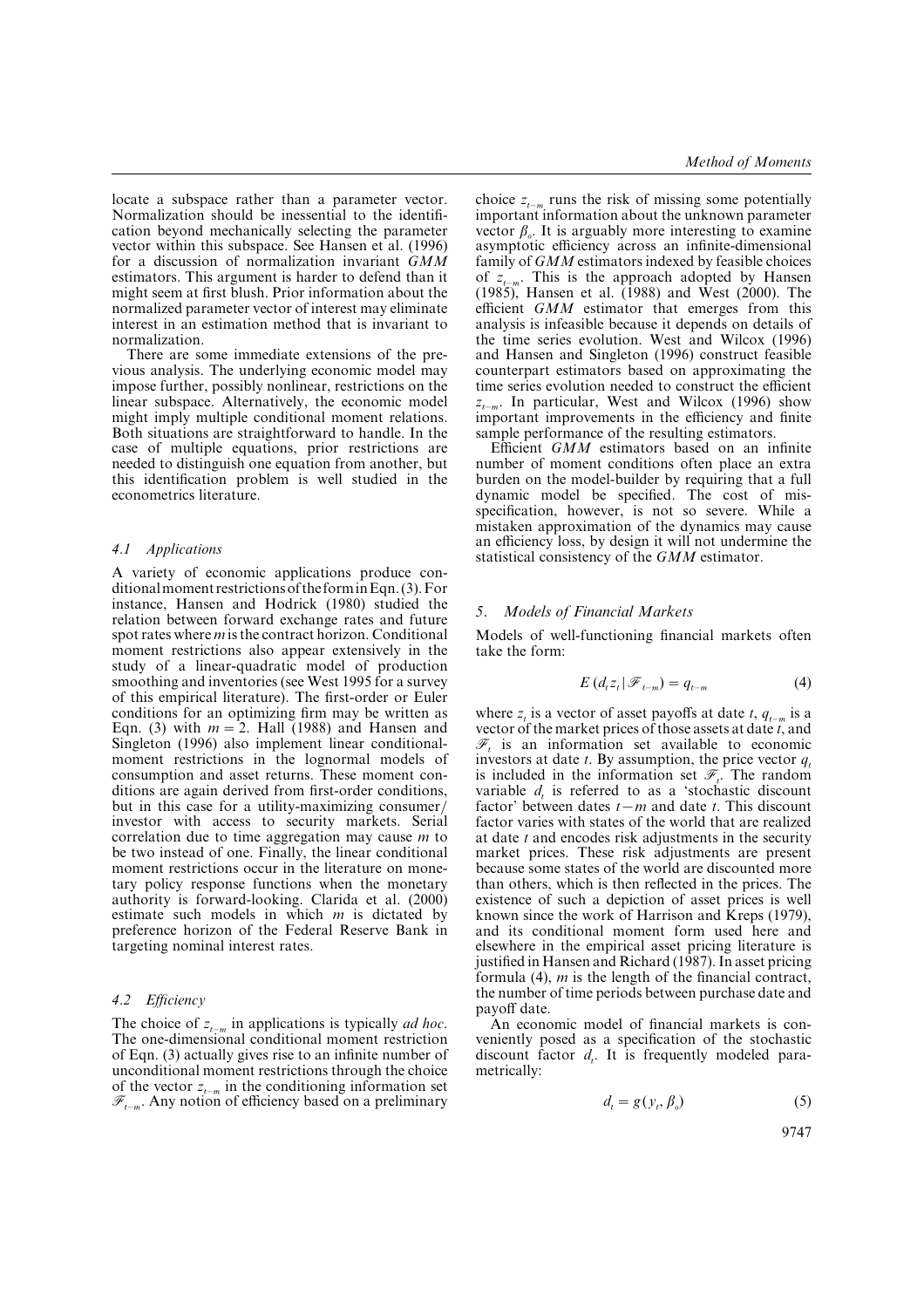where the function *g* is given *a priori* but the parameter β*o* is unknown, and a target of estimation. Models of investor preferences may be written in this manner as can observable factor models in which  $d_t$  is a function (often linear) or vector  $y_t$  of 'factors' observed by an econometrician. See Cochrane (2001) for examples and a discussion of how this approach is connected to other empirical methods in financial economics.

To apply *GMM* estimation, inference, and testing to this problem we do two things. First we replace Eqn. (4) by its unconditional counterpart:

$$
E(d_t z_t - q_{t-m}) = 0
$$

which can be justified by applying the Law of Iterated Expectations. Second we substitute Eqn. (5) into this unconditional moment implication:

$$
E[g(y_t, \beta_o)z_t - q_{t-m}] = 0
$$

This may be depicted as (1) by writing:

$$
f(x_t, \beta) = g(y_t, \beta) z_t - q_{t-m}
$$

where  $x_t$  contains the entries of the factors  $y_t$ , the asset payoffs  $z_t$ , and the corresponding prices  $q_{t-m}$ . As is evident from Hansen and Singleton (1982) and Kocherlakota (1996), *GMM*-based statistical tests of this model give rise to one characterization of what is commonly termed as the 'equity-premium puzzle.' This puzzle is a formal statement of how the observed risk–return trade-off from financial market data is anomalous when viewed through the guises of many standard dynamic equilibrium models from the macroeconomics and finance literatures.

Studying unconditional rather than conditional moment relations may entail a loss of valuable information for estimation and testing. As emphasized by Hansen and Richard (1987), however, information in the set  $\mathscr{F}_{t-m}$  may be used by an econometrician to form synthetic payoffs and prices. This information is available at the initiation date of the financial contract. While use of conditioning information to construct synthetic portfolios reduces the distinction between conditional and unconditional moment restrictions, it introduces additional challenges for estimation and inference that are being confronted in ongoing econometric research.

#### *6. From Densities to Diffusions*

A century ago Karl Pearson proposed a family of density functions and a moments-based approach to estimating a parameterized family of densities. The densities within this family have logarithmic derivatives that are the ratio of a first to a second-order polynomial. More recently, Wong (1964) provided scalar diffusion models with stationary distributions in the Pearson family. Diffusion models are commonly used in economic dynamics and finance.

A scalar diffusion is a solution to a stochastic differential equation:

$$
dx_t = \mu(x_t) dt + \sigma(x_t) dB_t
$$

where  $\mu$  is the local mean or drift for the diffusion,  $\sigma^2$ is the local variance or diffusion coefficient, and *Bt* is standard Brownian motion. I now revisit Pearson's estimation problem and method, but in the context of a data generated by a diffusion.

The stationary density *q* of a diffusion satisfies the integral equation:

$$
\int_{r}^{r} \left( \mu \phi + \frac{\sigma^2}{2} \frac{d\phi}{dx} \right) q dx = 0 \tag{6}
$$

for a rich class of  $\phi$ 's, referred to as test functions. This gives an extensive family of moment conditions for gives an extensive family of moment conditions for<br>any candidate  $(\mu, \sigma^2)$ . In particular, moment conditions of the form (1) may be built by parameterizing ditions of the form (1) may be built by parameterizing  $\mu$  and  $\sigma^2$  and by using a vector of test functions  $\phi$ . Pearson's moment recursions are of this form with test functions that are low-order polynomials.

Pearson's method of estimation was criticized by R. A. Fischer because it failed to be efficient for many members of the Pearson family of densities. Pearson and Fischer both presumed that the data generation is *iid*. To attain asymptotic efficiency with *iid* data, linear combinations of  $f(x, \beta_o)$  should reproduce the score vector for an implied likelihood function. Low-order polynomials fail to accomplish this for many members of the Pearson family of densities, hence the loss in statistical efficiency.

When the data are generated by a diffusion, the analysis of efficiency is altered in a fundamental way. analysis of efficiency is altered in a fundamental way.<br>Parameterize the time series model via  $(\mu_{\beta}, \sigma_{\beta}^2)$ . There Parameterize the time series model via ( $\mu_{\beta}$ ,  $\sigma_{\beta}^2$ ). There is no need restrict  $\mu$  and  $\sigma^2$  to be low-order polynomials. Let  $\Phi$  be a vector of test functions with at least as many component functions as parameters to estimate. Associated with each Φ is a *GMM* estimator by forming:

$$
f(x, \beta) = \mu_{\beta}(x)\Phi(x) + \frac{1}{2}\sigma_{\beta}^{2}(x)\frac{d\Phi}{dx}(x)
$$

The moment conditions (1) follow from Eqn. (6).

Conley et al. (1997) calculate the efficiency bounds for this estimation problem using the method described in Hansen (1985). They perform this calculation under the simplifying fiction that a continuous-data record is available and show that an efficient choice of Φ is:

$$
\Phi_{\beta}(x) = \frac{\partial}{\partial \beta} \left[ \frac{2\mu_{\beta}(x) + d\sigma_{\beta}^{2}(x)/dx}{\sigma_{\beta}^{2}(x)} \right] \tag{7}
$$

The choice of test function turns out to be the 'derivative' of the score vector with respect to the Markov state  $x$ . This efficient choice of  $\Phi$  depends on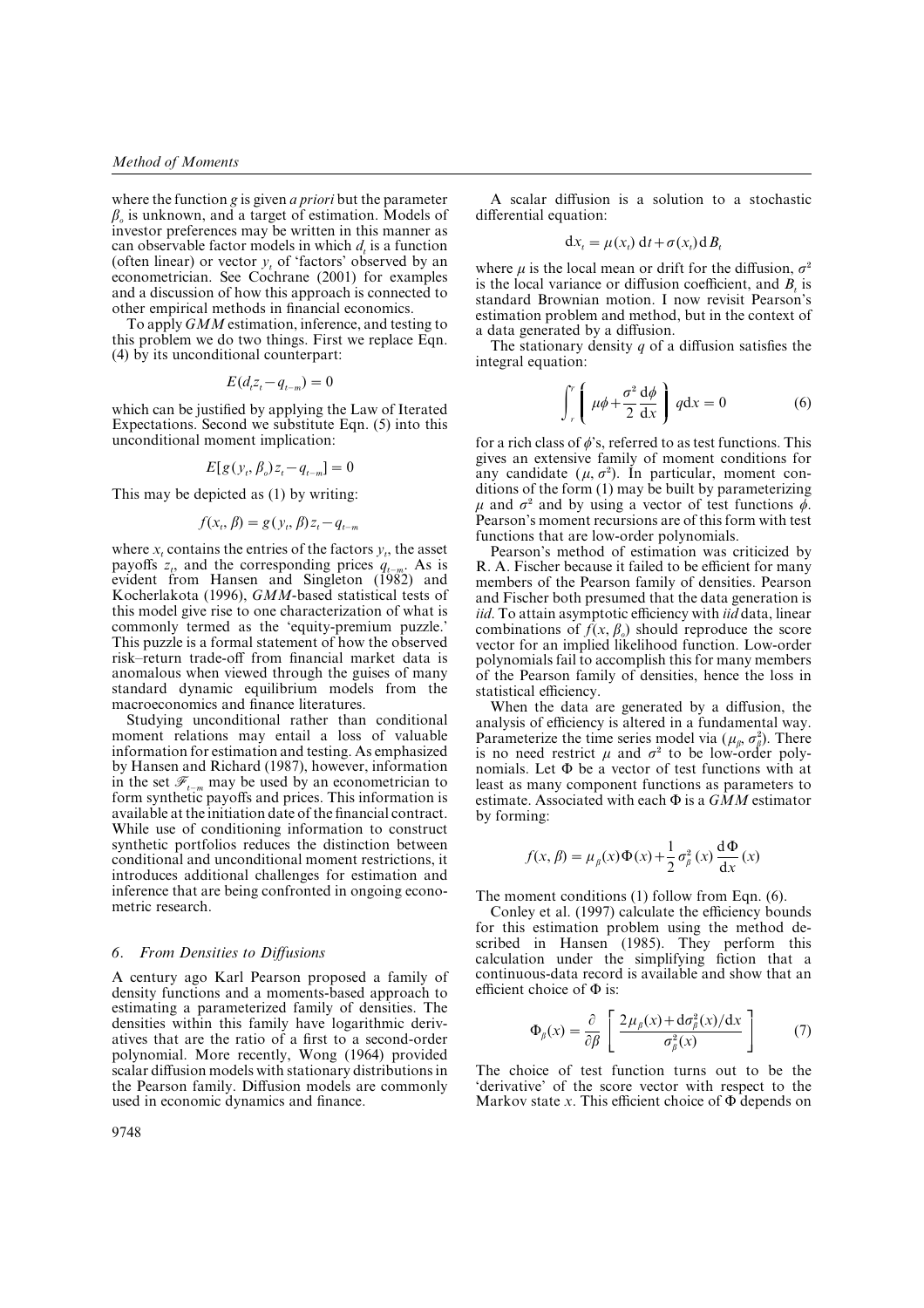the true parameter vector  $\beta$ <sub>*o*</sub> and hence is infeasible to implement. Conley et al.  $(1997)$  show that the same efficiency can be attained by a feasible estimator in which  $\Phi$  is allowed to depend on  $\beta$  as in Eqn. (7). The score function derivative is easier to compute than the score function itself because the constant of integration for implied density does not have to be evaluated for each  $\beta$ . While tractable, this efficient test function solution to the time series problem will typically not lead one to use low-order polynomials as test functions even for Pearson's parameterizations.

Pearson used moment recursions to construct tractable density estimates without numerical integration. Computational concerns have subsided, and the diffusion model restricts more than just the stationary density. Transition densities can also be inferred density. Transition densities can also be inferred<br>numerically for a given  $(\mu, \sigma^2)$  pair. To motivate fitting only the stationary density, a model-builder must suppose potential model misspecification in the transition dynamics. One example of this form of misspecification is a subordinated diffusion model used to model financial time series in which calendar time and a more relevant information-based notion of economic time are distinct.

Integral equation (6) is 'localized' by using smooth test functions that concentrate their mass in the vicinity of given points in the state space. Banon (1978) exploited this insight to produce a nonparametric drift estimator using a locally constant parameterization of  $\mu$ . Conley et al. (1997) justify a local linear version of the *GMM* test function estimator described in the previous subsection.

## *7. Related Approaches*

Since around 1990 statisticians have explored empirical likelihood and other related methods. These methods are aimed at fitting empirical data distributions subject to *a priori* restrictions, including moment restrictions that depend on an unknown parameter. In particular, Qin and Lawless (1994) have shown how to use empirical likelihood methods to estimate parameters from moment restrictions like those given in (1) for *iid* data. While Qin and Lawless (1994) use the statistics literature on estimation equations for motivation, they were apparently unaware of closely-related econometrics literature on *GMM* estimation. Baggerly (1998) describes a generalization of the method of empirical likelihood based on the Cressie-Read divergence criterion. Imbens et al. (1998) and Bonnal and Renault (2001) use this generalization to unify the results of Qin and Lawless (1994), Imbens (1997), Kitamura and Stutzer (1997), and others and *GMM* estimation with a continuouslyupdated weighting matrix. (See Newey and Smith (2000) for a related discussion.) Within the *iid* framework, Bonnal and Renault (2001) show that the continuously updated *GMM* estimator is a counterpart to empirical likelihood except that it uses

Pearson's  $\chi^2$  criterion. The relative entropy or information-based estimation of Imbens (1997) and Kitamura and Stutzer (1997) is of the same type but based on an information criterion of fit for the empirical distribution.

Kitamura and Stutzer (1997) and others use clever blocking approaches for weakly dependent data to adapt these methods to time series estimation problems. Many *GMM* applications imply 'conditional' moment restrictions where the conditioning information is lagged *m* time periods. Extensions of these empirical distribution methods to accommodate time series 'conditional' moment implications is an important area of research.

### *8. Moment-matching Reconsidered*

Statistical methods for partially specified models allow researchers to focus an empirical investigation and to understand sources of empirical anomalies. Nevertheless, the construction of fully specified models is required to address many questions of interest to economists such as the effect of hypothetical interventions or policy changes.

Models of economic dynamical systems remain highly stylized, however; and they are not rich enough empirically to confront a full array of empirical inputs. Producing interesting comparative dynamic results for even highly stylized dynamic systems is often difficult, if not impossible, without limiting substantially the range of parameter values that are considered. Since analytical solutions are typically not feasible, computational methods are required. As in other disciplines, this has led researchers to seek ways to calibrate models based on at least some empirical inputs. See Hansen and Heckman (1996) for a discussion of this literature. The analysis of dynamical economic systems brings to the forefront both computational and conceptual problems.

The computational problems are reminiscent to those confronted by the inventors of minimum chisquare methods. Two clever and valuable estimation methods closely related to moment matching have recently emerged from the econometrics literature. One method is called 'indirect inference' and has been advanced by Smith (1993) and Gourieroux et al. (1993). The idea is to fit a conveniently chosen, but misspecified approximating model that is easy to estimate. The empirical estimates from the approximating model are used as targets for the estimation of the dynamic economic model. These targets are 'matched' using a minimum chi-square criteria.

This method is sometimes difficult to implement because the implied approximating models associated with the dynamic economic model of interest may be hard to compute. Gallant and Tauchen (1996) circumvent this difficulty by using the score function for the approximating model (evaluated at the empirical estimates) as targets of estimation. The computational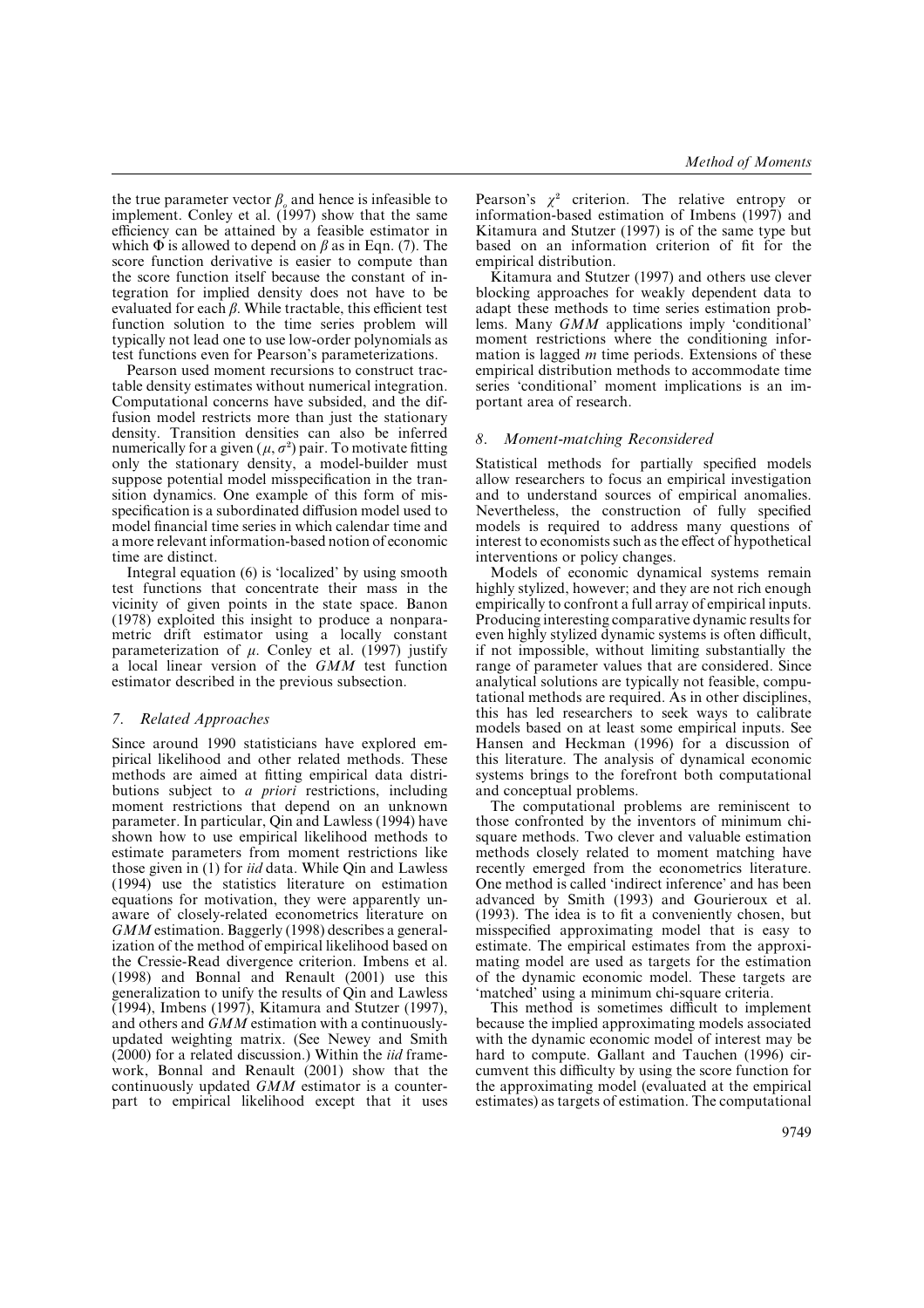burden is reduced to evaluating an empirical score expectation as a function of the underlying parameter of interest. This allows researchers to use an expanded set of approximating statistical models.

In both of these methods there are two models in play, an approximating statistical model and an underlying economic model. These methods address some of the computational hurdles in constructing parameter estimators through their use of convenient approximating statistical models. On the other hand, it is harder to defend their use when underlying dynamic economic model is itself misspecified. Gallant and Tauchen (1996), for instance, use statistical efficiency as their guide in choosing approximating statistical models. Better approximating models results in more accurate estimators of the parameters of interest. This justification, however, neglects the role of misspecification in the underlying dynamic economic model. For 'indirect inference' it is often not evident how to construct approximating models that leave the estimates immune to the stylized nature of the underlying economic model. Thus it remains an important challenge for econometricians to devise methods for infusing empirical credibility into 'highly stylized' models of dynamical economic systems. Dismissing this problem through advocating only the analysis of more complicated 'empirically realistic' models will likely leave econometrics and statistics on the periphery of important applied research. Numerical characterizations of highly stylized models will continue with or without the aid of statistics and econometrics.

#### *Bibliography*

- Baggerly K A 1998 Empirical likelihood as a goodness-of-fit measure. *Biometrika* **85**: 535–47
- Banon G 1978 Nonparametric identification for diffusion processes. *SIAM Journal of Control and Optimization* **16**:  $380 - 95$
- Berkson J 1944 Application of the logistic function to bioassay. *Journal of the American Statistical Association* **39**: 357–65
- Bonnal H, Renault E 2001 *Minimal Chi*-*square Estimation with Conditional Moment Restrictions*. CIRANO, Montreal, PQ
- Burankin E, Gurland J 1951 On asymptotically normal estimators: I. *Uniersity of California Publications in Statistics* **1**: 86–130
- Chamberlain G 1987 Asymptotic efficiency in estimation with conditional moment restrictions. *Journal of Econometrics* **34**: 305–34
- Clarida R, Gali J, Gertler M 2000 Monetary policy rules and macroeconomic stability: Evidence and some theory. *Quarterly Journal of Economics* **115**: 147–80
- Cochrane J 2001 *Asset Pricing*. Princeton University Press, Princeton, NJ
- Conley T G, Hansen L P, Luttmer E G J, Scheinkman J A 1997 Short-term interest rates as subordinated diffusions. *Reiew of Financial Studies* **10**: 525–77
- Gallant A R, Tauchen G 1996 Which moments to match. *Econometric Theory* **12**: 657–81
- Godambe V P, Heyde C C 1987 Quasi-likelihood and optimal estimation. *International Statistical Reiew* **55**: 231–44
- Gordin M I 1969 Central limit theorem for stationary processes. *Soiet Mathematics*. *Doklady* **10**: 1174–6
- Gourieroux C, Monfort A, Renault E 1993 Indirect inference. *Journal of Applied Econometrics* **8**: S85–S118
- Hall P, Heyde C C 1980 *Martingale Limit Theory and Its Application*. Academic Press, Boston
- Hall R E 1988 Intertemporal substitution and consumption. *Journal of Political Economy* **96**: 339–57
- Hansen L P 1982 Large sample properties of generalized method of moments estimators. *Econometrica* **50**: 1029–54
- Hansen L P 1985 A method for calculating bounds on asymptotic covariance matrices of generalized method of moments estimators. *Journal of Econometrics* **30**: 203–38
- Hansen L P 1993 Semiparametric efficiency bounds for linear time-series models. In: Phillips P C B (ed.) *Models, Methods and Applications of Econometrics: Essays in Honor of A. R. Bergstrom*. Blackwell, Cambridge, MA Chap. 17, pp. 253–71
- Hansen L P, Heaton J C, Ogaki M 1988 Efficiency bounds implied by multi-period conditional moment restrictions. *Journal of the American Statistical Society* **88**: 863–71
- Hansen L P, Heaton J C, Yaron A 1996 Finite sample properties of some alternative GMM estimators. *Journal of Business and Economic Statistics* **14**: 262–80
- Hansen L P, Heckman J J 1996 The empirical foundations of calibration. *Journal of Economic Perspecties* **10**: 87–104
- Hansen L P, Hodrick R J 1980 Forward exchange rates as optimal predictors of future spot rates. *Journal of Political Economy* **88**: 829–53
- Hansen L P, Richard S F 1987 The role of conditioning information in deducing testable restrictions implied by dynamic asset pricing models. *Econometrica* **55**: 587–613
- Hansen L P, Singleton K J 1982 Generalized instrumental variables of nonlinear rational expectations models. *Econometrica* **50**: 1269–86
- Hansen L P, Singleton K J 1996 Efficient estimation of linear asset pricing models with moving-average errors. *Journal of Business and Economic Statistics* **14**: 53–68
- Harrison J M, Kreps D M 1979 Martingales and arbitrage in multiperiod securities markets. *Journal of Economic Theory* **20**: 381–408
- Heckman J J 1976 The common structure of statistical methods of truncation, sample selection, and limited dependent variable and a simple estimator for such models. *Annals of Economic and Social Measurement* **5**: 475–92
- Imbens G W 1997 One-step estimators for over-identified generalized method of moments models. *Reiew of Economic Studies* **64**: 359–83
- Imbens G W, Spady R H, Johnson P 1998 Information theoretic approaches to inference in moment condition estimation. *Econometrica* **66**: 333–57
- Kitamura Y, Stutzer M 1997 An information-theoretic alternative to generalized method of moments estimation. *Econometrica* **65**: 861–74
- Kocherlakota N 1996 The equity premium: It's still a puzzle. *Journal of Economic Literature* **34**: 42–71
- Newey W K, West K D 1987 A simple, positive semi-definite, heteroskedasticity and autocorrelation consistent covariance matrix. *Econometrica* **55**: 703–8
- Newey W K, Smith R J 2000 Asymptotic bias and equivalence of gmm and gel. Manuscript
- of gmm and gel. Manuscript<br>Neyman J 1949 Contributions to the theory of the  $\chi^2$  test. *Proceedings of the Berkeley Symposium on Mathematical*